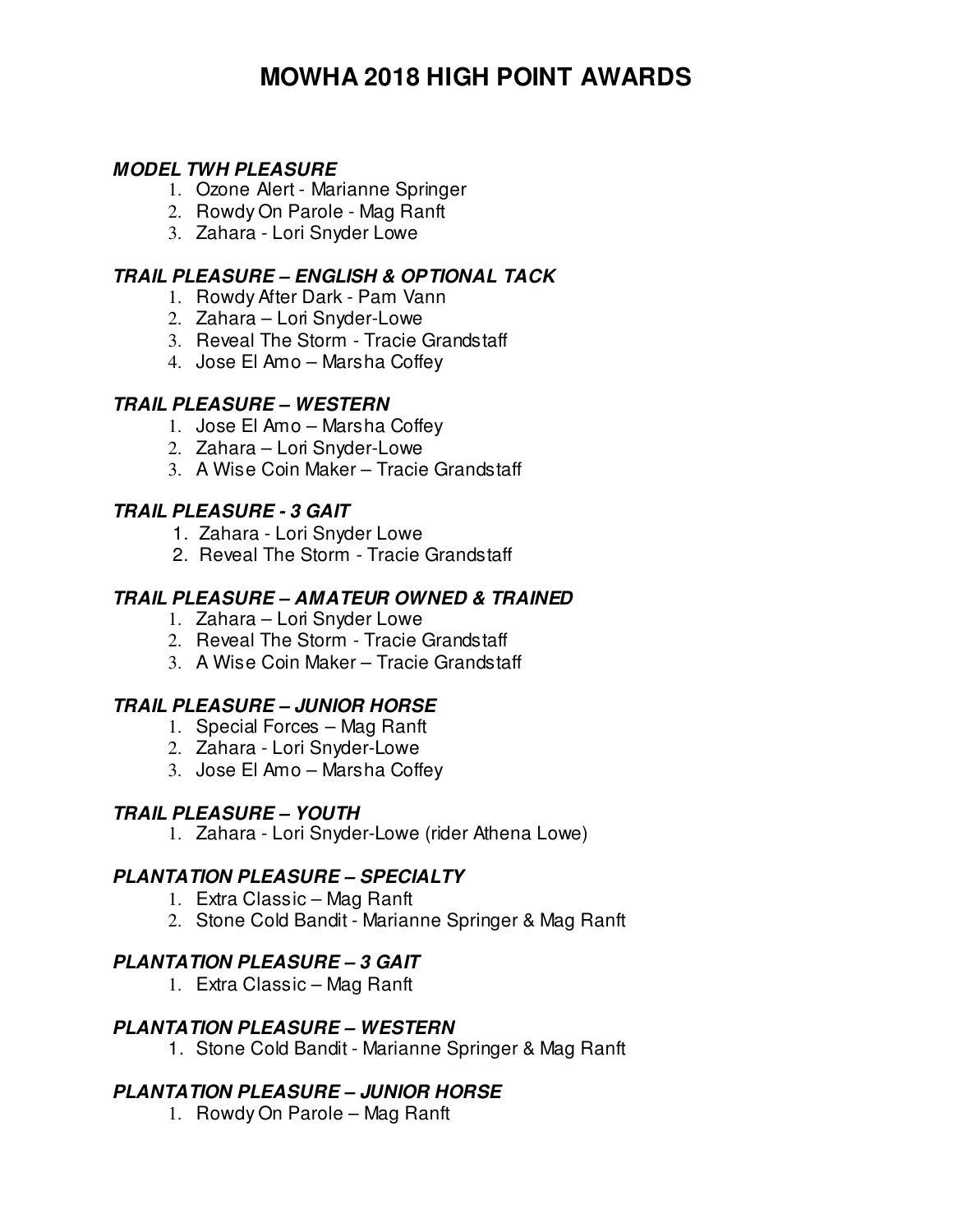### **SPOTTED SADDLE HORSE MODEL**

1. Ozone Alert - Marianne Springer

### **SPOTTED SADDLE HORSE**

1. Ozone Alert - Marianne Springer

#### **COUNTRY PLEASURE – ENGLISH & OPTIONAL TACK**

- 1. Sweet & Sinful Pam & Gary Brunetti
- 2. Princess Power Terri Smith
- 3. N V Cindy Long
- 4. Yardley Mag Ranft

### **COUNTRY PLEASURE - 3 GAIT**

1. Princess Power - Terri Smith

### **COUNTRY PLEASURE – WESTERN**

- 1. N V Cindy Long
- 2. Sweet & Sinful Pam & Gary Brunetti
- 3. Princess Power Terri Smith Rowdy Reward – Tina Donaugh
- 4. Jose El Amo Marsha Coffey

### **COUNTY PLEASURE - AMATEUR OWNED & TRAINED**

1. Princess Power - Terri Smith

### **COUNTRY PLEASURE - JUNIOR HORSE**

- 1. Rowdy Reward Tina Donaugh
- 2. N V-Cindy Long

### **LITE SHOD PLEASURE – SPECIALTY**

- 1. Off The Clock Tina Donaugh
- 2. Leonardo DiCaprio Kelli Gushert
- 3. Rowdy Revenge Tina Donaugh
- 4. A Spartan Lori Snyder Lowe

### **LITE SHOD PLEASURE – WESTERN**

- 1. Leonardo DiCaprio Kelli Gushert
- 2. Off The Clock Tina Donaugh
- 3. A Spartan Lori Snyder Lowe

# **LITE SHOD PLEASURE – JUNIOR HORSE**

- 1. A Spartan Lori Snyder Lowe
- 2. Off The Clock Tina Donaugh
- 3. Rowdy Revenge Michelle Lamb

### **LITE SHOD – AMATEUR OWNED & TRAINED**

1. A Spartan - Lori Snyder-Lowe

### **LITE SHOD – YOUTH**

1. A Spartan – Lori Snyder Lowe (rider Athena Lowe)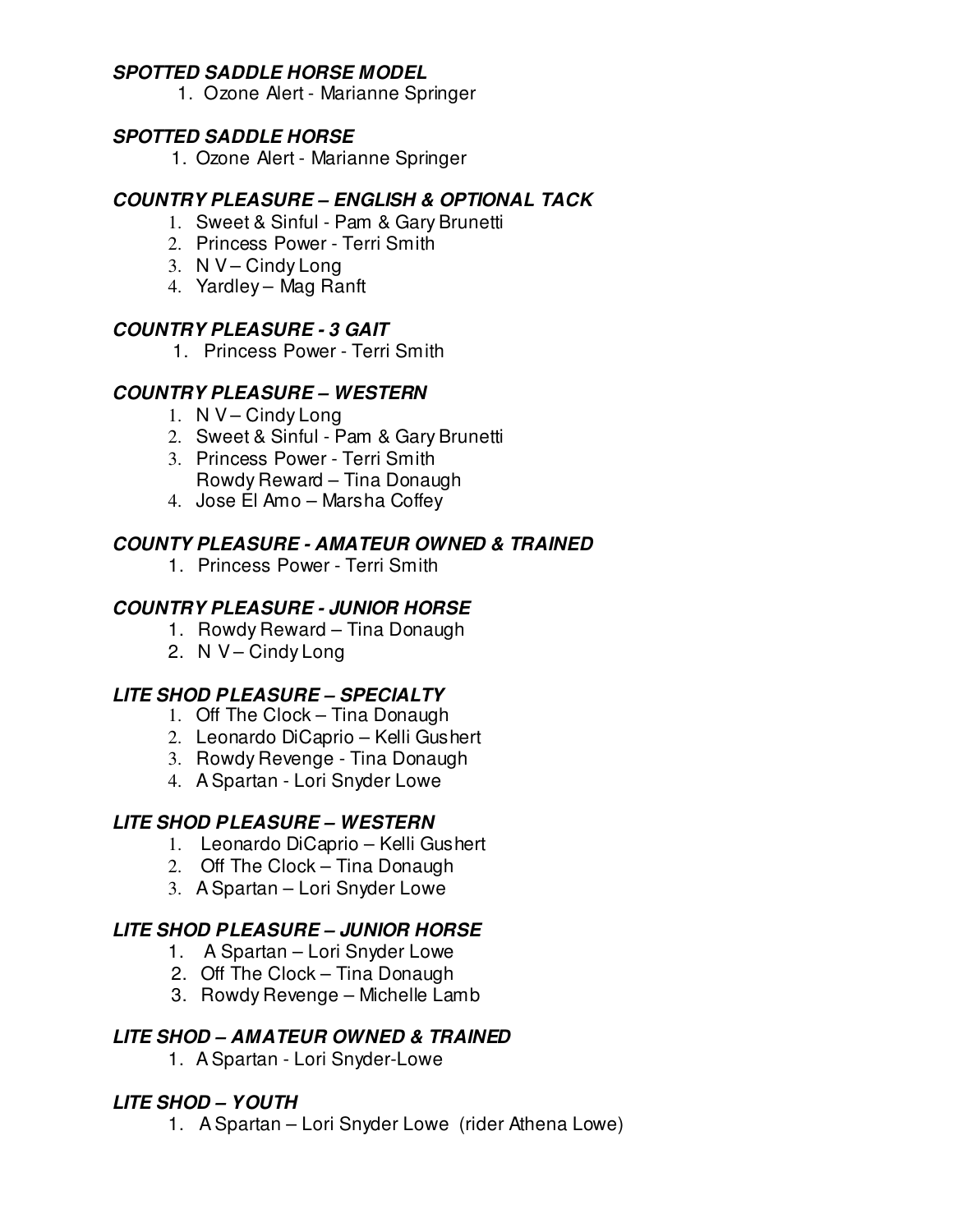### **ALL DAY PLEASURE – ENGLISH & OPTIONAL TACK**

- 1. Whoopi's Promise Angel Wendy Kaufman
- 2. Ritz Margarita Girl Kelli Gushert
- 3. General Sky Pushin' Cash John Davis
- 4. Geronimo Pushin Allen Jennifer Jacobson

### **ALL DAY PLEASURE – WESTERN**

- 1. Whoopi's Promise Angel Wendy Kaufman
- 2. Ritz's Margarita Girl Kelly Gushert
- 3. Jose El Amo Marsha Coffey

# **ALL DAY PLEASURE – AMATEUR OWNED & TRAINED**

1. General Sky Pushin' Cash - John Davis

# **ALL DAY PLEASURE – YOUTH**

1. Ritz Margarita Girl – Kelli Gushert (rider Lainey Bosso)

### **ALL DAY PLEASURE - JUNIOR HORSE**

1. Geronimo Pushin Allen – Jennifer Jacobson

# **PARK LITE SHOD PLEASURE – SPECIALTY**

- 1. Whoopi's Elite Coin Nancy Eakins
- 2. Rowdy's Revenge Michelle Lamb
- 3. Leonardo DiCaprio Kelli Gushert

# **PARK LITE SHOD PLEASURE – WESTERN**

1. Leonardo DiCaprio – Kelli Gushert

### **PARK LITE SHOD PLEASURE – JUNIOR HORSE**

1. Rowdy Revenge - Michelle Lamb

### **RACKING HORSE PLEASURE**

- 1. Ozone Alert Marianne Springer
- 2. Marauder's Blazin' Threat Matthew Janisch

### **YEARLING**

- 1. Generator's Active Shooter Jennifer & Brian Jacobson
- 2. The Girl's Knight Out Kala Burgett

### **LEADLINE CHAMPIONS**

 Reagan Green Rylee Green Isabella Messersmith